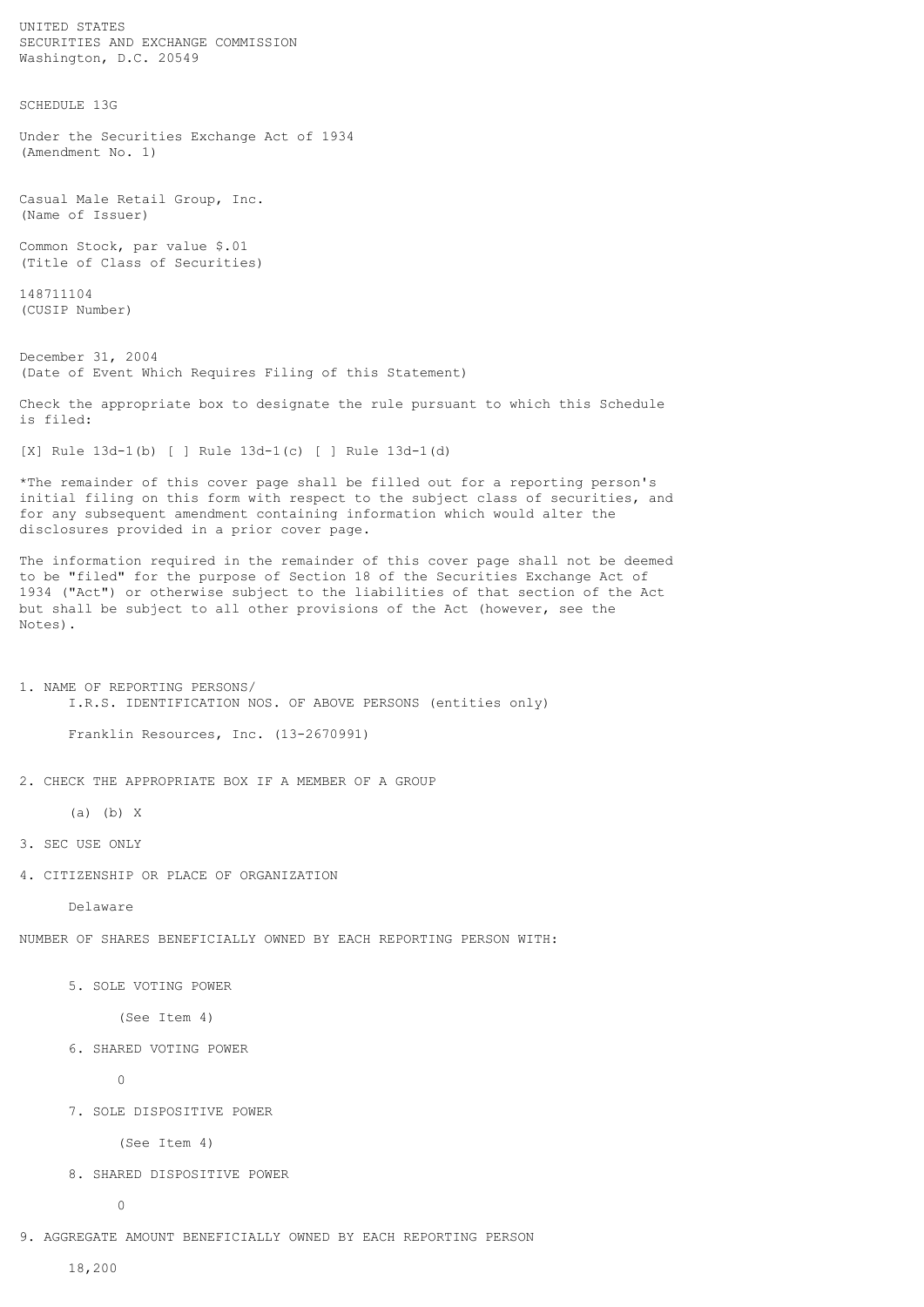| 10.<br>CHECK IF THE AGGREGATE AMOUNT IN ROW (9) EXCLUDES CERTAIN SHARES [ ]                  |
|----------------------------------------------------------------------------------------------|
| 11.<br>PERCENT OF CLASS REPRESENTED BY AMOUNT IN ROW (9)                                     |
| 0.05%                                                                                        |
| 12. TYPE OF REPORTING PERSON                                                                 |
| (See Item 4)<br>HC.                                                                          |
|                                                                                              |
| 1. NAME OF REPORTING PERSONS/<br>I.R.S. IDENTIFICATION NOS. OF ABOVE PERSONS (entities only) |
| Charles B. Johnson                                                                           |
|                                                                                              |
| 2. CHECK THE APPROPRIATE BOX IF A MEMBER OF A GROUP                                          |
| $(a)$ $(b)$ X                                                                                |
| 3. SEC USE ONLY                                                                              |
| 4. CITIZENSHIP OR PLACE OF ORGANIZATION                                                      |
| USA                                                                                          |
| NUMBER OF SHARES BENEFICIALLY OWNED BY EACH REPORTING PERSON WITH:                           |
| 5. SOLE VOTING POWER                                                                         |
| (See Item 4)                                                                                 |
| 6. SHARED VOTING POWER                                                                       |
| 0                                                                                            |
| 7. SOLE DISPOSITIVE POWER                                                                    |
| (See Item 4)                                                                                 |
| 8. SHARED DISPOSITIVE POWER                                                                  |
| 0                                                                                            |
| 9. AGGREGATE AMOUNT BENEFICIALLY OWNED BY EACH REPORTING PERSON                              |
| 18,200                                                                                       |
| 10. CHECK IF THE AGGREGATE AMOUNT IN ROW (9) EXCLUDES CERTAIN SHARES [ ]                     |
| 11.<br>PERCENT OF CLASS REPRESENTED BY AMOUNT IN ROW (9)                                     |
| 0.05%                                                                                        |
| 12. TYPE OF REPORTING PERSON                                                                 |
| HC (See Item 4)                                                                              |
|                                                                                              |
| 1. NAME OF REPORTING PERSONS/                                                                |
| I.R.S. IDENTIFICATION NOS. OF ABOVE PERSONS (entities only)                                  |
| Rupert H. Johnson, Jr.                                                                       |
| 2. CHECK THE APPROPRIATE BOX IF A MEMBER OF A GROUP                                          |
| $(a)$ $(b)$ X                                                                                |
| 3. SEC USE ONLY                                                                              |

- 4. CITIZENSHIP OR PLACE OF ORGANIZATION
	- USA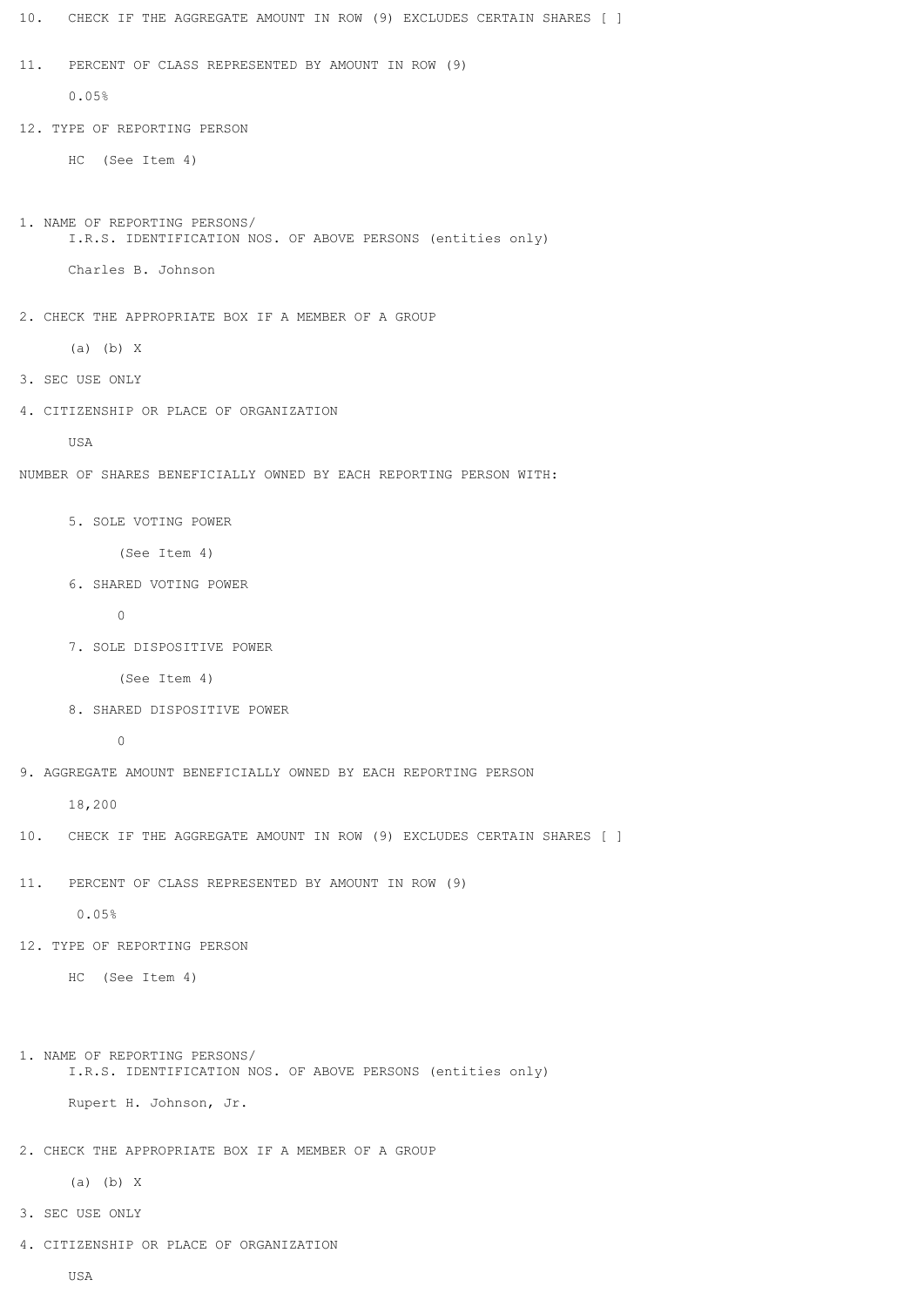NUMBER OF SHARES BENEFICIALLY OWNED BY EACH REPORTING PERSON WITH:

5. SOLE VOTING POWER

(See Item 4)

6. SHARED VOTING POWER

 $\Omega$ 

7. SOLE DISPOSITIVE POWER

(See Item 4)

8. SHARED DISPOSITIVE POWER

0

9. AGGREGATE AMOUNT BENEFICIALLY OWNED BY EACH REPORTING PERSON

18,200

- 10. CHECK IF THE AGGREGATE AMOUNT IN ROW (9) EXCLUDES CERTAIN SHARES [ ]
- 11. PERCENT OF CLASS REPRESENTED BY AMOUNT IN ROW (9)

0.05%

12. TYPE OF REPORTING PERSON

HC (See Item 4)

```
1. NAME OF REPORTING PERSONS/
      I.R.S. IDENTIFICATION NOS. OF ABOVE PERSONS (entities only)
```
Franklin Advisers, Inc.

```
2. CHECK THE APPROPRIATE BOX IF A MEMBER OF A GROUP
```

```
 (a) (b) X
```
- 3. SEC USE ONLY
- 4. CITIZENSHIP OR PLACE OF ORGANIZATION

California

NUMBER OF SHARES BENEFICIALLY OWNED BY EACH REPORTING PERSON WITH:

5. SOLE VOTING POWER

18,200 (See Item 4)

6. SHARED VOTING POWER

```
\cap
```
7. SOLE DISPOSITIVE POWER

18,200 (See Item 4)

8. SHARED DISPOSITIVE POWER

 $\Omega$ 

9. AGGREGATE AMOUNT BENEFICIALLY OWNED BY EACH REPORTING PERSON

18,200

10. CHECK IF THE AGGREGATE AMOUNT IN ROW (9) EXCLUDES CERTAIN SHARES [ ]

11. PERCENT OF CLASS REPRESENTED BY AMOUNT IN ROW (9)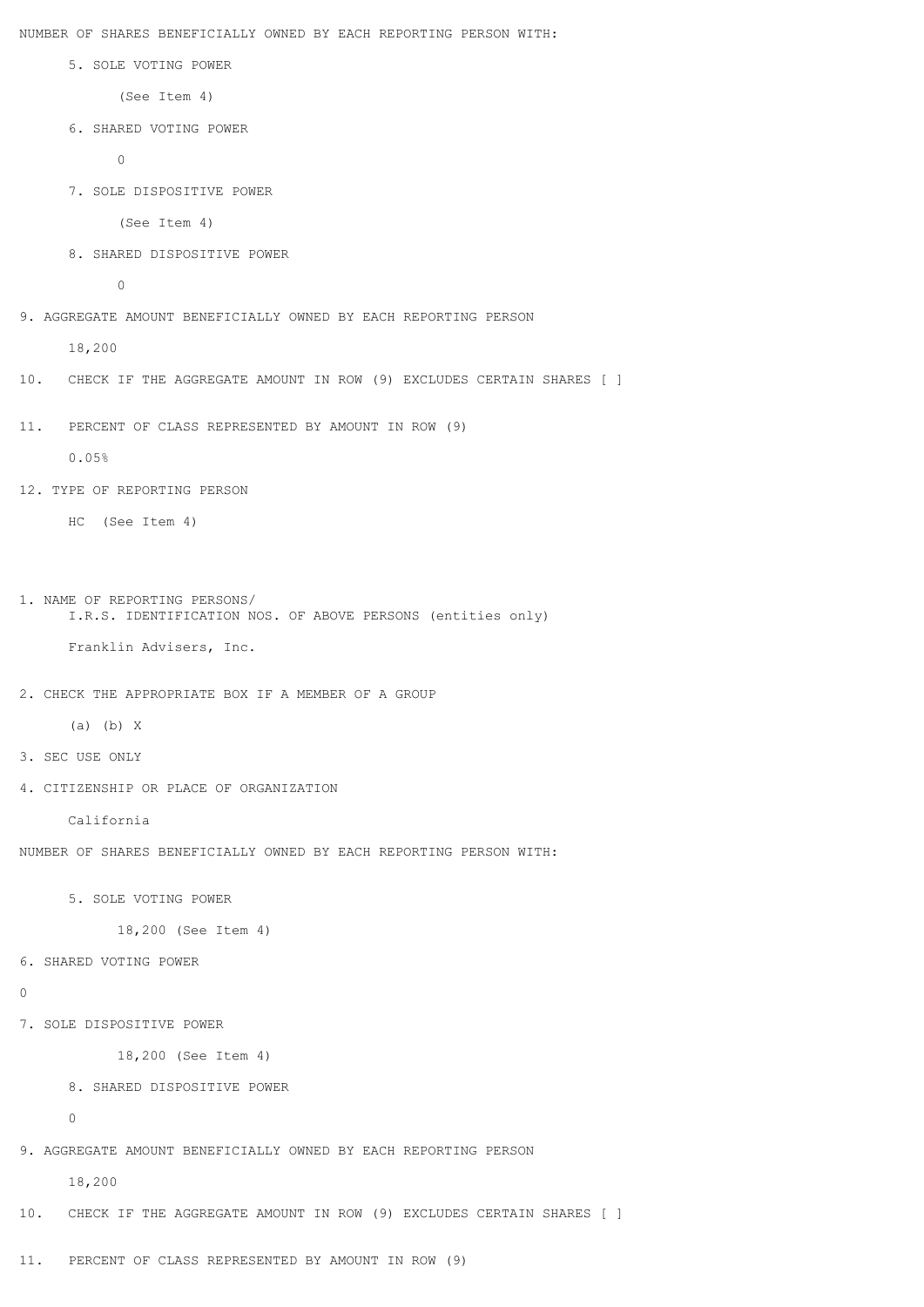12. TYPE OF REPORTING PERSON

T<sub>A</sub>

```
Item 1.
(a) Name of Issuer:
     Casual Male Retail Group, Inc.
(b) Address of Issuer's Principal Executive Offices:
     555 Turnpike Street
     Canton, MA 02021
T+em 2.
(a) Name of Person Filing:
 (i): Franklin Resources, Inc.
 (ii): Charles B. Johnson
      (iii): Rupert H. Johnson, Jr.
      (iv): Franklin Advisers, Inc.
(b) Address of Principal Business Office:
     (i), (ii), (iii), and (iv):
     One Franklin Parkway
     San Mateo, CA 94403
(c) Place of Organization or Citizenship:
      (i): Delaware
      (ii) and (iii): USA (iv): California
(d) Title of Class of Securities:
     Common Stock, par value $.01
(e) CUSIP Number:
```
148711104

Item 3. This statement is filed pursuant to Rule 13d-1(b) or 13d-2 and the persons filing are: Franklin Resources, Inc., a parent holding company in accordance with Section 240.13d-1(b)1(ii)(G); Charles B. Johnson, a control person in accordance with Section 240.13d-1(b)1(ii)(G); Rupert H. Johnson, Jr., a control person in accordance with Section  $240.13d-1(b)1(ii)$  (G); and Franklin Advisers, Inc., an investment adviser in accordance with Section 240.13d-1(b)1(ii)(E). (Note: See Item 4)

Item 4. Ownership

The securities reported on herein are beneficially owned by one or more open or closed-end investment companies or other managed accounts which are advised by direct and indirect investment advisory subsidiaries, including any subsidiary(ies) set forth in Item 7 below, (the "Adviser Subsidiaries") of Franklin Resources, Inc. ("FRI"). Such advisory contracts grant to such Adviser Subsidiaries all investment and/or voting power over the securities owned by such advisory clients. Therefore, such Adviser Subsidiaries may be deemed to be, for purposes of Rule 13d-3 under the Securities Exchange Act of 1934, as amended (the "1934 Act") the beneficial owner of the securities covered by this statement.

Beneficial ownership by investment advisory subsidiaries and other affiliates of FRI is being reported in conformity with the guidelines articulated by the SEC staff in Release No. 34-39538 (January 12, 1998) relating to organizations, such as FRI, where related entities exercise voting and investment powers over the securities being reported independently from each other. The voting and investment powers held by Franklin Mutual Advisers, LLC ("FMA"), formerly Franklin Mutual Advisers, Inc., an indirect wholly owned investment advisory subsidiary of FRI, are exercised independently from FRI and from all other investment advisor subsidiaries of FRI (FRI, its affiliates and investment advisor subsidiaries other than FMA are collectively referred to herein as "FRI affiliates"). Furthermore, FMA and FRI internal policies and procedures establish informational barriers that prevent the flow between FMA and the FRI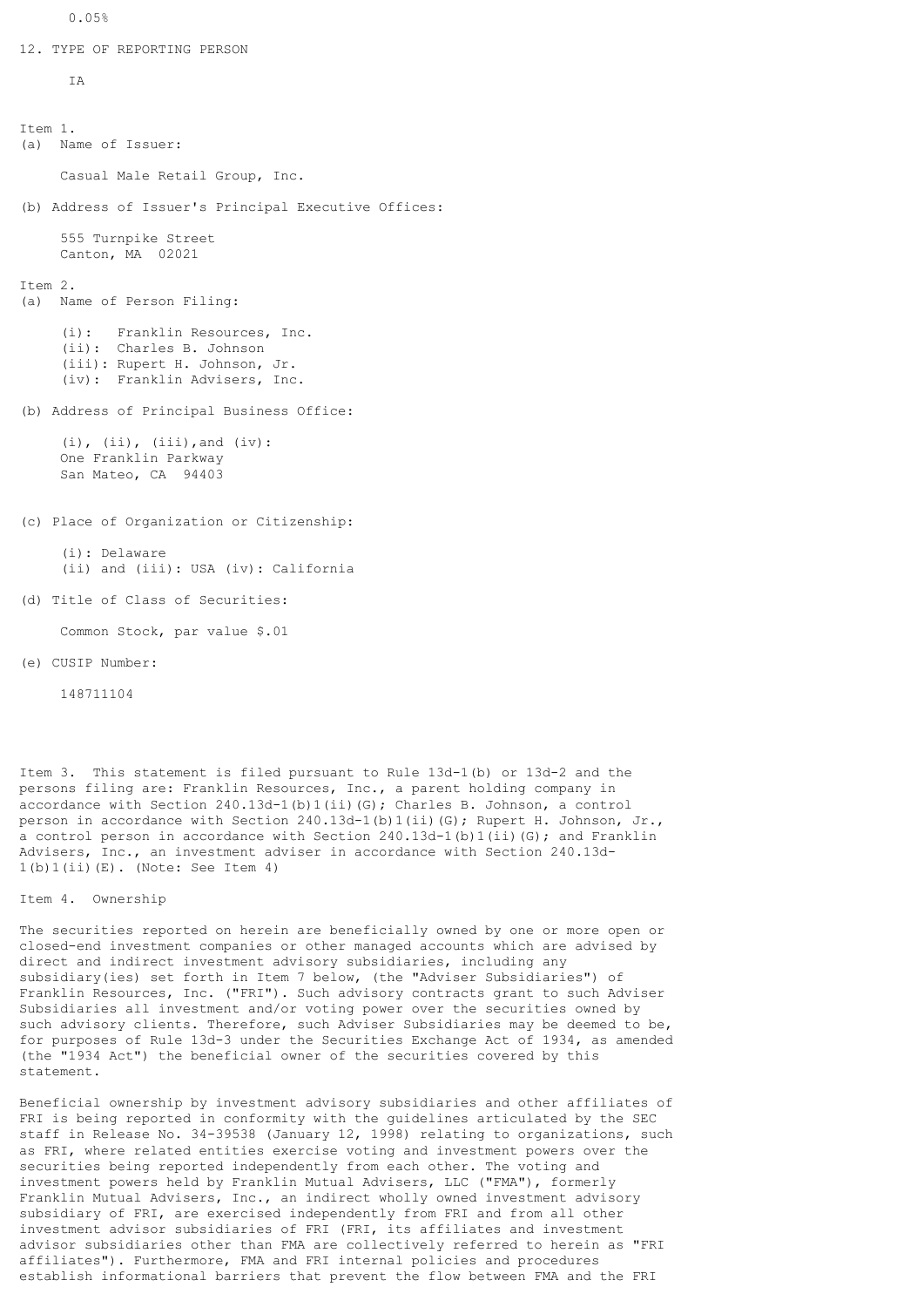affiliates of information that relates to the voting and investment powers over the securities owned by their respective advisory clients. Consequently, FMA and the FRI affiliates are each reporting the securities over which they hold investment and voting power separately from each other.

Charles B. Johnson and Rupert H. Johnson, Jr. (the "Principal Shareholders") each own in excess of 10% of the outstanding Common Stock of FRI and are the principal shareholders of FRI. FRI and the Principal Shareholders may be deemed to be, for purposes of Rule 13d-3 under the 1934 Act, the beneficial owner of securities held by persons and entities advised by FRI subsidiaries. FRI, the Principal Shareholders and each of the Adviser Subsidiaries disclaim any economic interest or beneficial ownership in any of the securities covered by this statement.

FRI, the Principal Shareholders, and each of the Adviser Subsidiaries are of the view that they are not acting as a "group" for purposes of Section 13(d) under the 1934 Act and that they are not otherwise required to attribute to each other the "beneficial ownership" of securities held by any of them or by any persons or entities advised by FRI subsidiaries.

(a) Amount Beneficially Owned:

18,200

(b) Percent of Class:

0.05%

(c) Number of Shares as to which the person has:

(i) Sole power to vote or to direct the vote

Franklin Resources, Inc.: 0 Charles B. Johnson: 0 Rupert H. Johnson, Jr.: 0 Franklin Advisers, Inc.: 18,200

(ii) Shared power to vote or to direct the vote:

 $\Omega$ 

(iii) Sole power to dispose or to direct the disposition of

Franklin Resources, Inc.: 0 Charles B. Johnson: 0 Rupert H. Johnson, Jr.: 0 Franklin Advisers, Inc.: 18,200

(iv) Shared power to dispose or to direct the disposition of:

0

Item 5. Ownership of Five Percent or Less of a Class If this statement is being filed to report the fact that as of the date hereof the reporting person has ceased to be the beneficial owner of more than five percent of the class of securities, check the following [X].

Item 6. Ownership of More than Five Percent on Behalf of Another Person

The clients of the Adviser Subsidiaries, including investment companies registered under the Investment Company Act of 1940 and other managed accounts, have the right to receive or power to direct the receipt of dividends from, as well as the proceeds from the sale of, such securities reported on in this statement.

Item 7. Identification and Classification of the Subsidiary Which Acquired the Security Being Reported on By the Parent Holding Company or Control Person

> Franklin Advisers, Inc. Item 3 classification: 3(e) (See also Item 4)

Item 8. Identification and Classification of Members of the Group

Not Applicable (See also Item 4)

Item 9. Notice of Dissolution of Group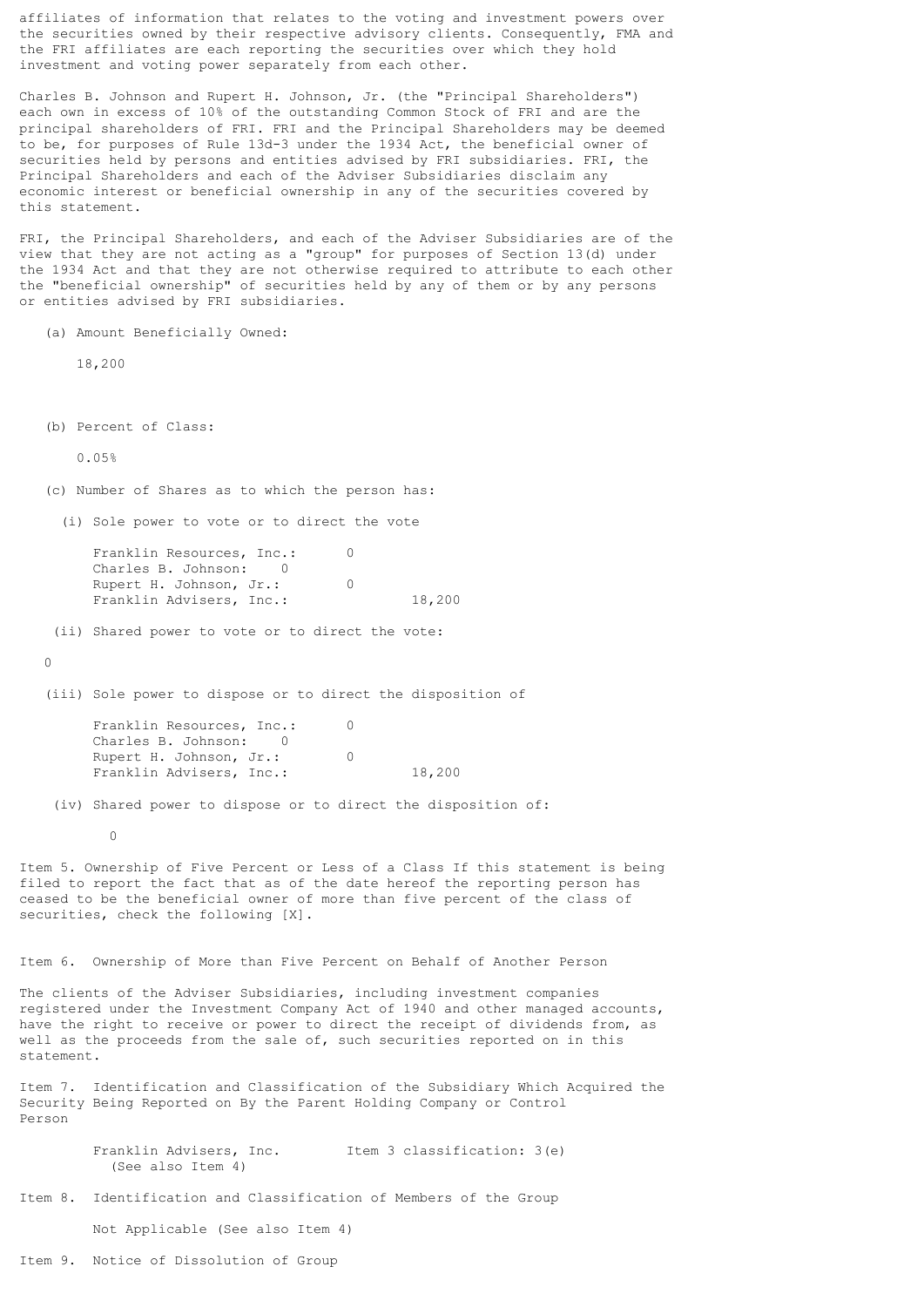## Item 10. Certification

By signing below we certify that, to the best of our knowledge and belief, the securities referred to above were acquired and are held in the ordinary course of business and were not acquired and are not held for the purpose of or with the effect of changing or influencing the control of the issuer of the securities and were not acquired and or not held in connection with or as a participant in any transaction having that purposes or effect.

This report shall not be construed as an admission by the persons filing the report that they are the beneficial owner of any securities covered by this report.

After reasonable inquiry and to the best of our knowledge and belief, we certify that the information set forth in this statement is true, complete and correct.

Dated: February 9, 2005

 Franklin Resources, Inc. Charles B. Johnson Rupert H. Johnson, Jr. Franklin Advisers, Inc.

By: /s/BARBARA J. GREEN

 ------------------- Barbara J. Green Vice President, Deputy General Counsel, and Secretary of Franklin Resources, Inc.

Attorney-in-Fact for Charles B. Johnson pursuant to Power of Attorney attached to this Schedule 13G

Attorney-in-Fact for Rupert H. Johnson, Jr. pursuant to Power of Attorney attached to this Schedule 13G

Secretary of Franklin Advisers, Inc.

## JOINT FILING AGREEMENT

In accordance with Rule 13d-1(k) under the Securities Exchange Act of 1934, as amended, the undersigned hereby agree to the joint filing with each other of the attached statement on Schedule 13G and to all amendments to such statement and that such statement and all amendments to such statement are made on behalf of each of them.

IN WITNESS WHEREOF, the undersigned hereby execute this agreement on February 9, 2005.

Franklin Resources, Inc. Charles B. Johnson Rupert H. Johnson, Jr. Franklin Advisers, Inc.

By: /s/BARBARA J. GREEN

-------------------

 Barbara J. Green Vice President, Deputy General Counsel, and Secretary of Franklin Resources, Inc.

Attorney-in-Fact for Charles B. Johnson pursuant to Power of Attorney attached to this Schedule 13G

Attorney-in-Fact for Rupert H. Johnson, Jr. pursuant to Power of Attorney attached to this Schedule 13G

Secretary of Franklin Advisers, Inc.